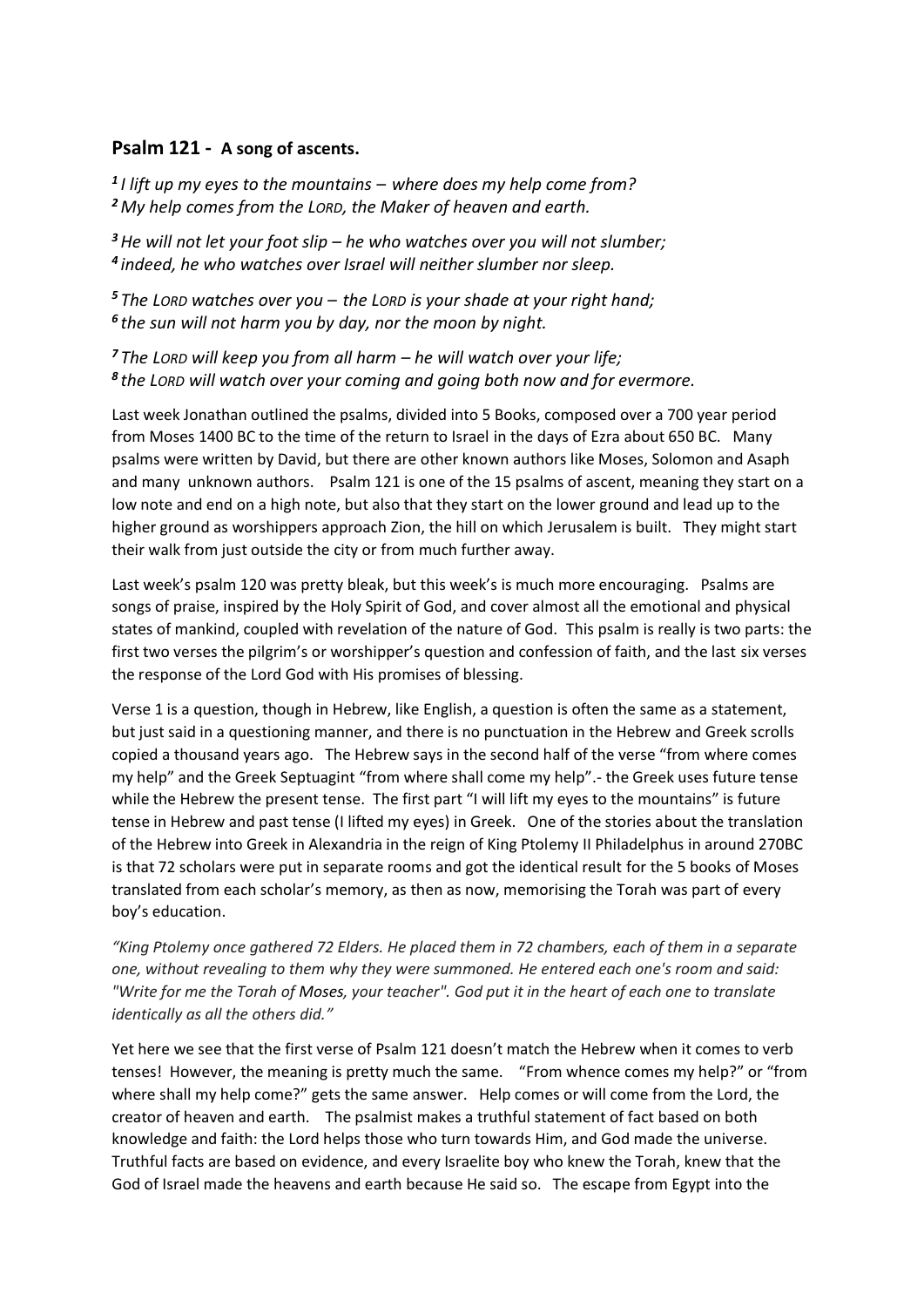promised land demonstrated the supernatural reality of God – a pillar of smoke by day and pillar of fire by night, which for decades guided the people in the wilderness; God also fed them for almost forty years with manna. While many will find the supernatural nature of God hard to believe, the witness evidence of those who told each generation what happened is reliable evidence when 72 Jews could each memorise exactly the first five books of the Bible.

The Lord is our helper, and this theme runs through the next six verses. The promise of help is amplified with the reason why help is always available.

*<sup>3</sup>He will not let your foot slip – he who watches over you will not slumber; 4 indeed, he who watches over Israel will neither slumber nor sleep.*

Our God is outside time and alert to all His creation. It is a mind boggling concept to be conscious of all that goes on all the time. We have a God who protects us night and day. Elijah taunted the worshippers of Baal who implored Baal to send fire from heaven: *"Shout louder!" he said. "Surely he is a god! Perhaps he is deep in thought, or busy, or traveling. Maybe he is sleeping and must be awakened." <sup>28</sup> So they shouted louder and slashed themselves with swords and spears, as was their custom, until their blood flowed. <sup>29</sup> Midday passed, and they continued their frantic prophesying until the time for the evening sacrifice. But there was no response, no one answered, no one paid attention. (1 Kings 18:27-29)* It is common for many who believe in other gods that they may be asleep and need to be awakened with special ceremonies. All through Israel's existence from the time of Moses, there were worshippers of other gods which the Israelites would be aware of… sometimes too aware; because many times they turned away from God to worship Baal or other gods. The difference between these false gods and the God of Abraham, Isaac and Jacob, was and still is, that He is always watching, guarding and is never asleep. Part of the nature of God is to protect, keep watch, and guard those He loves. This continues in the next two verses:

## *<sup>5</sup> The LORD watches over you – the LORD is your shade at your right hand; 6 the sun will not harm you by day, nor the moon by night.*

Common in much of the Bible and especially in the psalms is repetition to emphasise something. "The Lord watches" or "He who watches" is repeated five times. Other translations have "The Lord is your keeper" or "He who keeps you". These two verses contain what may seem to us an odd concept, but for those living 2,500 years ago in a hotter land, it was not so odd. Shade is important as the sun is hot, especially for a traveller on his way to Zion. Reference to shade and the pillar of cloud and fire are made in Isaiah 4:3-6 *<sup>3</sup> Those who are left in Zion, who remain in Jerusalem, will be called holy, all who are recorded among the living in Jerusalem. <sup>4</sup> The Lord will wash away the filth of the women of Zion; he will cleanse the bloodstains from Jerusalem by a spirit of judgment and a spirit of fire. <sup>5</sup> Then the LORD will create over all of Mount Zion and over those who assemble there a cloud of smoke by day and a glow of flaming fire by night; over everything the glory will be a canopy. <sup>6</sup> It will be a shelter and shade from the heat of the day, and a refuge and hiding-place from the storm and rain.* The promise of being in the protective shadow of the Lord is mentioned in Psalm 91, as is the fear of the night, the fear of disease and attack.

*Psalm 91 <sup>1</sup> Whoever dwells in the shelter of the Most High will rest in the shadow of the Almighty. 2 I will say of the LORD, 'He is my refuge and my fortress, my God, in whom I trust.' 3 Surely he will save you from the fowler's snare and from the deadly pestilence. <sup>4</sup>He will cover you with his feathers, and under his wings you will find refuge; his faithfulness will be your shield and rampart. <sup>5</sup> You will not fear the terror of night, nor the arrow that flies by day, <sup>6</sup> nor the pestilence that stalks in the darkness, nor the plague that destroys at midday.*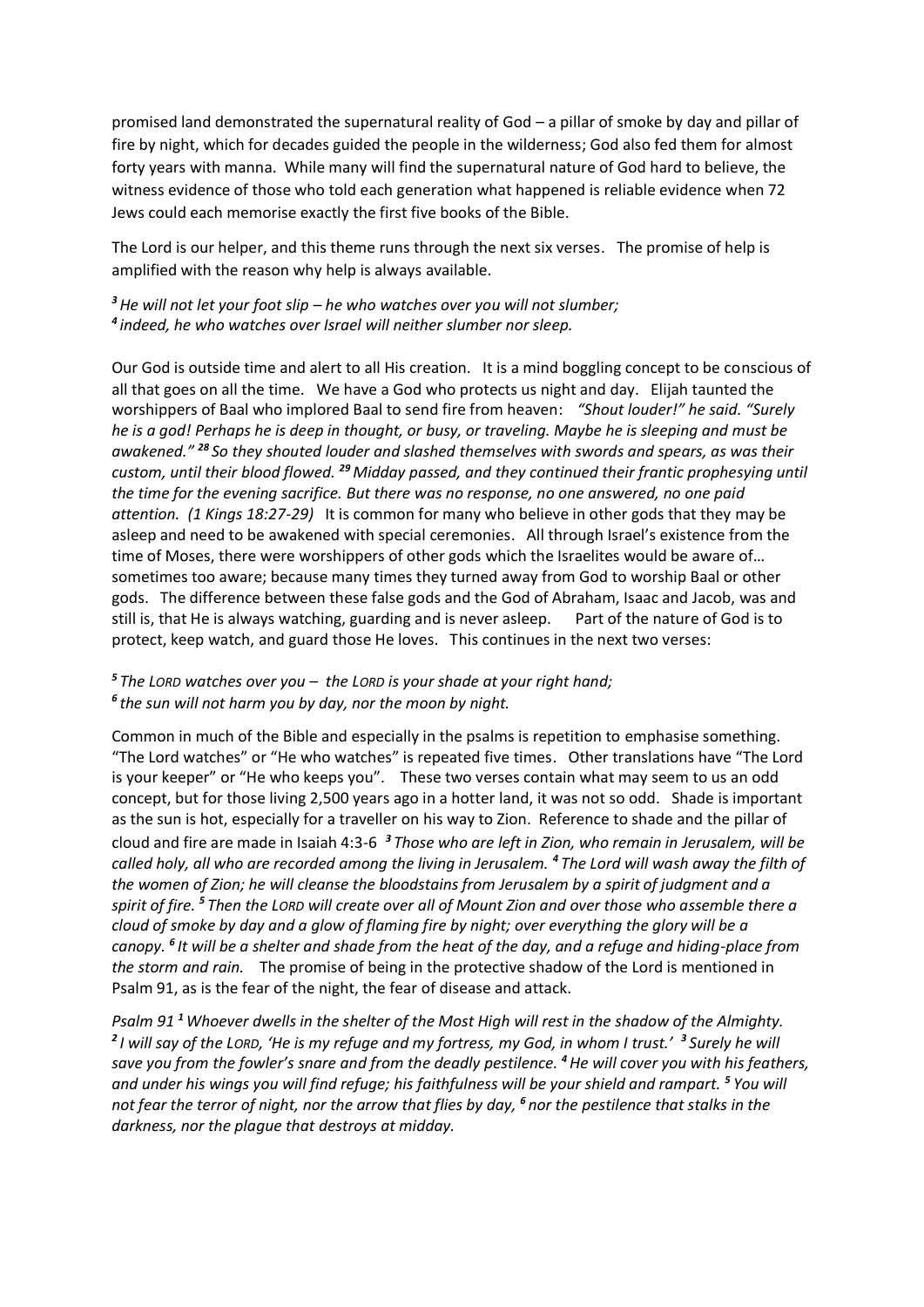Nothing that is visible during the day and less visible at night can harm those under the God's protection. References to sun and moon again relate to the gods of the land which were worshipped by so many Israelites resulting in the loss of protection of God, the deportations of Israel and then Judah into exile. The warnings in Deuteronomy 4:19 and 17:2-7 *<sup>19</sup> And when you look up to the sky and see the sun, the moon and the stars – all the heavenly array – do not be enticed into bowing down to them and worshipping things the LORD your God has apportioned to all the nations under heaven.*

*2 If a man or woman living among you in one of the towns the LORD gives you is found doing evil in the eyes of the LORD your God in violation of his covenant, <sup>3</sup> and contrary to my command has worshipped other gods, bowing down to them or to the sun or the moon or the stars in the sky, <sup>4</sup> and this has been brought to your attention, then you must investigate it thoroughly. If it is true and it has been proved that this detestable thing has been done in Israel, <sup>5</sup> take the man or woman who has done this evil deed to your city gate and stone that person to death. <sup>6</sup>On the testimony of two or three witnesses a person is to be put to death, but no one is to be put to death on the testimony of only one witness. <sup>7</sup> The hands of the witnesses must be the first in putting that person to death, and then the hands of all the people. You must purge the evil from among you.* 

I've added the extra verses to show how common sense justice (even if severe) should be administered… there must be two or more witnesses and they must be made to execute the punishment. In land without any prisons or police, the punishments were a beating (minor crimes), restitution (theft) or death (anything that was an abomination, wicked or evil), with life long exile in a city of refuge possible to avoid a sentence (self funded imprisonment!). The psalmist reminds us of God's requirements not to worship the stars, sun and moon, but God alone.

## *<sup>7</sup> The LORD will keep you from all harm – he will watch over your life; 8 the LORD will watch over your coming and going both now and for evermore.*

While we trust that God will keep us from harm, sometimes bad things happen, and the blame for that cannot be laid at God's door. Job was commended for never blaming God for anything. The friends of Job asserted that God will send calamities on the wicked and therefore if you suffer, you must have done something wicked. Too often we can blame ourselves for why things went wrong which might well be outside of our control. This may make the promise that the Lord watches unceasingly and keeps us from harm sound a little hollow after some calamity has struck. The big BUT here is that we have a life on earth and life with God after physical death. Whatever horrors our earthly life may have to endure or even succumb to, our security lies in our salvation and that we have the assurance of God's everlasting love and protection now in this life and for evermore in the next. Job's friends were wrong to blame Job for losing his family, his herds, his reputation and everything he had, except his wife, and were rebuked for doing so. Accusing and blaming, doing something wrong and making mistakes come to us all naturally but God remains faithful, watchful, and loving.

We should have the desire and inclination not to do anything wrong, and be an example of doing what is right even when it may seem that we have failed. In 2 Corinthians 13:5-7 Paul writes:

*<sup>5</sup> Examine yourselves to see whether you are in the faith; test yourselves. Do you not realise that Christ Jesus is in you – unless, of course, you fail the test? <sup>6</sup> And I trust that you will discover that we have not failed the test. <sup>7</sup>Now we pray to God that you will not do anything wrong – not so that people will see that we have stood the test but so that you will do what is right even though we may seem to have failed.* 

Someone called Derek Kidner (1913-2008) a theologian who wrote a number of commentaries, said this about Psalm 121.. "In the light of other scriptures, to be kept from all evil does not imply a cushioned life, but a well-armed one." And perhaps that is the best we can hope for! However